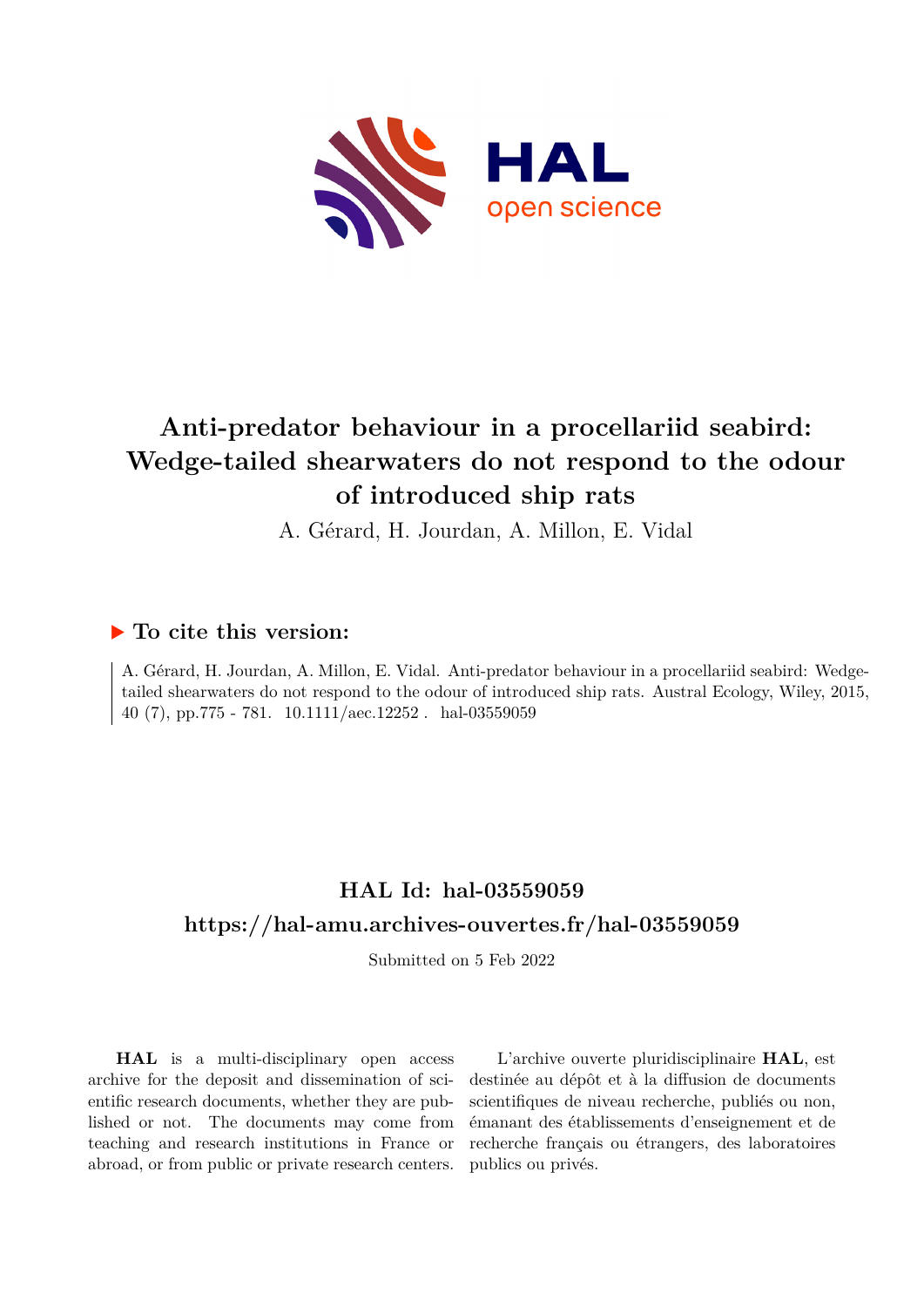## Anti-predator behaviour in a procellariid seabird: Wedge-tailed shearwaters do not respond to the odour of introduced ship rats

### A. GÉRARD,<sup>1,\*</sup> H. JOURDAN,<sup>1</sup> A. MILLON<sup>2</sup> AND E. VIDAL<sup>1</sup>

1 *Institut Méditerranéen de Biodiversité et d'Écologie marine et continentale (IMBE), Aix-Marseille Université, UMR CNRS – IRD – UAPV, Centre IRD de Nouméa, BP A5, 98848 Nouméa Cedex, Nouvelle-Calédonie, France (Email: [agathe.gerard@ird.fr\)](mailto:agathe.gerard@ird.fr), and* <sup>2</sup> *Institut Méditerranéen de Biodiversité et d'Écologie marine et continentale (IMBE), Aix-Marseille Université, UMR CNRS – IRD – UAPV, Europôle de l'Arbois, Aix-en-Provence, France*

**Abstract** Seabirds are particularly vulnerable to introduced alien mammalian predators, especially invasive rats, which are the main contributors to seabird extinction and endangerment in many places worldwide. However, this appears context-dependent because, paradoxically, cases of apparent long-term coexistence between rats and some species of seabird have been reported for centuries, in various locations. Among seabirds, procellariiforms are known to have developed a range of olfactory-driven behaviours, such as partner recognition and homing. Olfaction could be an effective means of recognizing and thereafter avoiding invasive predators. However, the role of olfaction in predation risk assessment has not yet been examined in any procellariiform. Here, we investigated, through a Y-maze experiment, whether the wedge-tailed shearwater (*Puffinus pacificus*) avoided the odour of one of the most damaging alien predators on islands, the ship rat (*Rattus rattus*). The experiment was conducted in different ecological contexts on three neighbouring islets off New Caledonia having different communities of invasive rats. Contrary to our expectations, the wedge-tailed shearwater either did not detect or did not avoid the odour of the ship rat, despite about 175 years of coexistence between rats and shearwaters in New Caledonia. These findings highlight the need for further investigations (across species, across sites) into the factors underpinning the paradox between high vulnerability and the surprising long-term coexistence between procellariid seabirds and alien invasive rats.

**Key words:** avoidance behaviour, introduced rodent, invasive species, Procellariiformes, Y-maze experiment.

### **INTRODUCTION**

Introduced mammals, especially predators, are known to have severely impacted island birds worldwide, including seabird species (e.g. Owens & Bennett 2000; Courchamp *et al*. 2003; Hervias *et al*. 2013; Spatz *et al*. 2014). Rats (*Rattus* sp.) in particular have colonized about 90% of the world's islands (Atkinson 1985; Towns *et al*. 2006) and are among the main contributors to seabird extinction and endangerment documented worldwide, particularly for small- to medium-sized procellariid seabirds such as petrels and shearwaters (Jones *et al*. 2008; Shiels *et al*. 2014). The vulnerability of petrels and shearwaters to invasive rats is enhanced by their ground- or burrow-nesting habits, which make the eggs, chicks and incubating adults easy prey (e.g. Warham 1996; Jones *et al*. 2008). Like many species having evolved in the absence of predators on isolated islands, petrels and shearwaters generally exhibit no or ineffective anti-predator behaviour when facing alien predators (Warham 1996; Carthey & Banks 2014).

Nevertheless, several cases of apparent long-term coexistence between rats and seabirds have been reported on many islands around the world (Catry *et al*. 2007; Quillfeldt *et al*. 2008; Ruffino *et al*. 2009). These paradoxical situations suggest that the impact of rats on seabirds could be context dependent, that is, may vary according to the period when seabirds are available as prey (returning to the land) and to the availability of alternative food resources during the year (Rayner *et al*. 2007). Alternatively, some seabirds may sometimes manage to chase away rats through aggression or nest defence behaviour (Warham 1996). Procellariid seabirds may also have locally developed indirect, cryptic anti-predator behaviours so as to reduce the impact of rats (e.g. Ruffino *et al*. 2009; Bourgeois *et al*. 2013). Interestingly, the extent and the rapidity of some seabird population recovery after rat eradication (Bourgeois *et al*. 2013) suggest that rats had previously prevented birds from breeding, and points to an as yet unidentified behavioural process

<sup>\*</sup>Corresponding author.

Accepted for publication March 2015.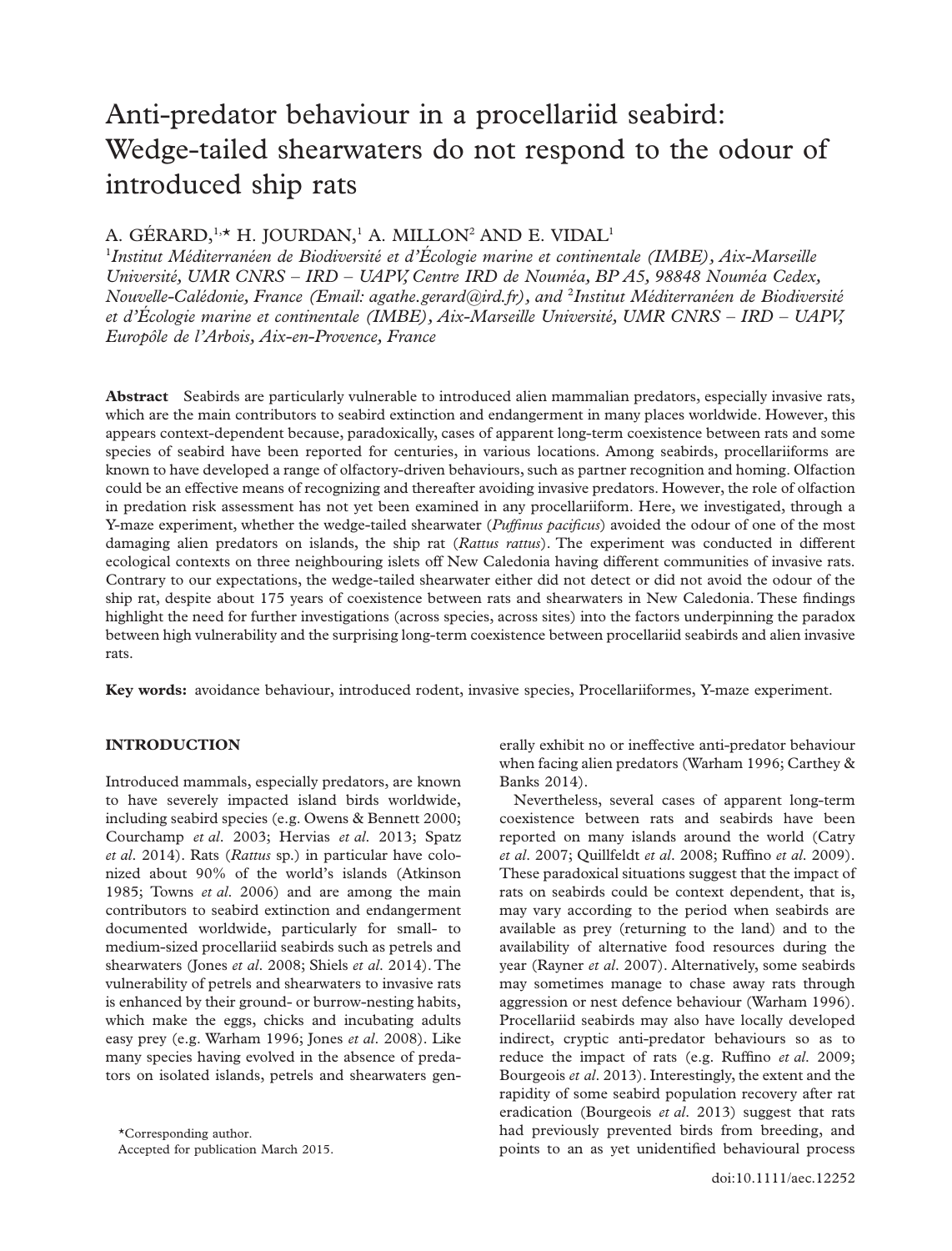enabling shearwaters to detect and avoid rat-infested islands, and to rapidly (re)colonize islands when rats are removed.

The use of olfaction to assess predation risk is common across species of vertebrates (Kats & Dill 1998), and it has recently been suggested that olfaction and chemical communication in birds may be more important than previously thought (Steiger *et al*. 2008; Bonadonna & Mardon 2013). Procellariid seabirds in particular use chemical communication and their sense of smell for many purposes, including identification of foraging areas (Nevitt 2000; Nevitt & Bonadonna 2005), homing and nest recognition (Bonadonna *et al*. 2003a,b; Bonadonna *et al*. 2004), or partner recognition (Bonadonna & Nevitt 2004). The ability to use chemical cues to ascertain predator presence and assess predation risk could be crucial for species nesting in cavities, that is, habitats where visual detection of predators is not easy (Amo *et al*. 2008). This has recently been tested for hole-nesting songbirds (e.g. Godard *et al*. 2007; Amo *et al*. 2008; Roth *et al*. 2008; Amo *et al*. 2011) with positive and negative results. In fact, three of these studies showed that songbird species detected predator odours and showed anti-predator behaviour to cope with the risk of predation (Amo *et al*. 2008, 2011; Roth *et al*. 2008), whereas the last one showed that the presence of chemical cues of nest predators does not ultimately influence selection of nest site by eastern bluebird (*Sialia sialis*) (Godard *et al*. 2007). However, to the best of our knowledge, the use of chemical cues to detect predators has never been investigated in procellariid seabirds.

To fill this gap, we experimentally tested whether the wedge-tailed shearwater (*Puffinus pacificus*) could detect and respond to the odour of the ship rat. Experiments were conducted in the southern lagoon of New Caledonia, which hosts what is probably one of the world's largest colonies of *P. pacificus* (Benoit & Bretagnolle 2002). The ship rat can dramatically reduce the breeding success of *P. pacificus*, as documented on two Hawaiian islands, where the breeding success of birds sharply increased following rat eradication (Smith *et al*. 2006; Marie *et al*. 2014).

#### **METHODS**

#### **Study system**

This study was conducted on breeding colonies of *P. pacificus* on three islets off Isle of Pines (22°37′S, 167°29′E), New Caledonia (South Pacific Ocean) in 2012. These islets, hereafter called islets A, B and C, are protected areas with restricted access for non-scientific activities. Their surface areas are respectively 33.6, 10.0 and 19.3 ha. The islets are formed of uplifted coral blocks, with

typical coastal forest on limestone substrate and sandy beaches housing shearwater colonies. Tests were performed between 11 November and 6 December, that is, the period when *P. pacificus* returns to the colonies searching for mates, refurbishing existing burrows or digging new ones. We hypothesized that birds are particularly sensitive to predators' odours at this crucial stage of the breeding cycle. *Puffinus pacificus* weigh an average of  $389 \pm 31$  g ( $N = 113$ , Brooke 2004), spend most of their lives at sea, with intermittent returns to the islands during the breeding period (October to April).

The ship rat was introduced into New Caledonia by European settlers around 1850, whereas the smaller Pacific rat was introduced into New Caledonia much earlier, about 3000 years ago by Melanesian colonizers (Pascal *et al*. 2006). Our study islets A and B hosted the ship rat but were free of the Pacific rat, whereas islet C was free of the ship rat but hosted the Pacific rat. The presence/absence of the two rat species was confirmed by a total of 700 trap-nights conducted on the islets.

#### **Olfactory experiment setting**

The experiment consisted of a standard binary choice test using a portable Y-maze involving the choice between two exit arms (Grubb 1974; Bonadonna *et al*. 2003a; Bonadonna & Nevitt 2004). The Y-maze was built from a single opaque Polyvinyl chloride (PVC) tube (16 cm of diameter) divided into three sections (Fig. 1), to avoid any difference between arms that might influence the bird's choice. The start arm had a temporary bird-holding compartment at its entrance.



**Fig. 1.** Diagram of the Y-maze used for experiments.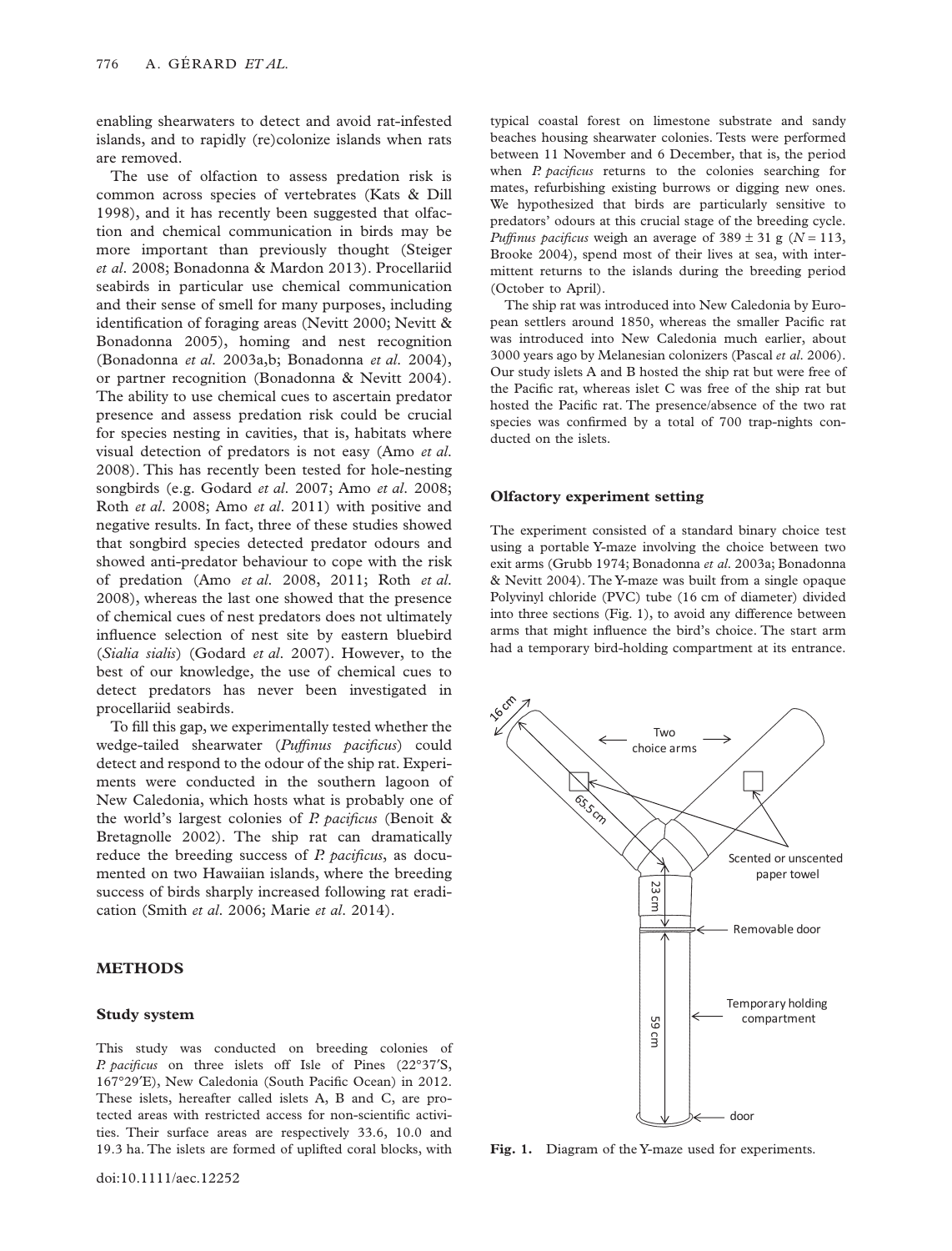The two exit arms each contained a paper towel either scented with ship rat odour (obtained from seven wildtrapped ship rats and by placing paper towels on the floor of cages containing rats to collect urine and faeces) or unscented (soaked with distilled water). To avoid human scent contamination, the paper towels were prepared with latex gloves and handled with metal pliers (one pair of pliers to handle the unscented paper towels and another pair for the paper towels carrying the ship rat odour). For each test, new gloves were used, and the pliers were cleaned with 95% ethanol.The paper towels were placed on the lower surface of the tube, half way along each exit arm.The bird therefore had to walk over one of the paper towels before leaving the maze. New paper towels, either scented or unscented, were used for each test. The entire maze was cleaned with 95% ethanol after each test to remove any odour (i.e. rat and shearwater). The same arm contained the ship rat odour in each test, to avoid potential bias due to any presence of residual rat odour (after cleaning) in the arm considered as the control arm. This involved disassembling and interchanging the arms between bird trials so that the odour was sequentially located on the left and on the right, allowing time (about 10 min) for the ethanol to evaporate before the next test.

Birds were caught early at night on the ground, when they landed at the colony. There is unfortunately no ringing programme on *P. pacificus* in the study area, so age or reproductive status of individuals (prospecting or breeding bird) could not be determined. Each bird was then placed individually in a new cotton bag (i.e. with no residual odour of other birds), transported to the maze and placed in the holding compartment for a 5-min acclimation period (Bonadonna *et al*. 2003a,b; Bonadonna & Nevitt 2004; Bonadonna *et al*. 2004). The maze was placed outside the colony (approximately 50–100 m) to reduce possible interference from birds flying and calling in the vicinity. Both exit arms were oriented toward the edge of the forest habitat, that is, toward a similar dark and uniform area, to avoid a possible visual effect on exit choice.The entrance of the maze faced the sea to avoid (i) the wind entering the two exit arms and potentially intensifying odour diffusion disproportionately in one arm, and (ii) odours from outside entering the two exit arms.

After the trap door was raised, we recorded the bird's choice between scented/control arms to escape the maze. No individual visited the two arms before exiting.Total handling time (from capture to exit) did not exceed 25 min: 10 min between capture and acclimation period, 5 min of acclimation, and 5–10 min to exit the maze. Only a few birds left the maze without prompting. If the bird did not leave the holding compartment after 5 min, we gently knocked on the door to rouse it from its quiescent state and prompt it to move. This procedure has previously been found not to affect birds' choice between two chambers (Amo *et al*. 2012). In our experiments, no individual left the maze immediately following our 'knocking'; all the birds took time (5–10 min) choosing between the scented and unscented arms before exiting. This indicates that the birds' choice of exit was not affected by prompting, and a response was recorded for all birds tested. As the birds left the experimental device, they were recaught and then released at their initial capture location. Each bird was marked with a dash on the palm of its foot by a permanent marker, so as to avoid birds being tested several times.

Overall, a total of 100 different birds were tested (45 on islet A, 15 on islet B and 40 on islet C).The binary response variable (0: scented arm; 1: unscented arm) was modelled according to the ecological conditions on the islets (a threelevel factor for islets A, B, C), using a generalized linear model with a binomial distribution of error and a logit link (implemented in R 2.15.0; R Development Core Team 2012). We assessed whether the bird avoidance rating (proportion of birds choosing the unscented/control arm) differed from a random choice (intercept fixed at 50%). A power analysis, based on a binomial process with a threshold set at 80%, indicated an avoidance rating of 0.65, 0.70 and 0.72 respectively for a sample size of 100, 60 and 40.

#### **RESULTS**

For each islet, the number of choices of right arm *versus* left arm showed no lateral preference  $(P > 0.46)$ .

Selection by *P. pacificus* of rat-scented/unscented arms to exit the plastic Y-maze did not differ from random (Fig. 2;Table 1). On islet A, 23 out of 45 birds left through the unscented arm, 7 out of 15 on islet B, and 23 out of 40 on islet C. Pooling the islets with ship rats (A and B) *versus* the islet without ship rats (islet C) gave a similar result (Table 1).The avoidance rate was therefore very close to 50% whatever the islet (51%, 47% and 57% respectively for islets A, B and C), and irrespective of the presence or absence of the ship rat (50% for islets A and B with ship rats present and 57% for islet C with no ship rats).



Fig. 2. Avoidance rating (i.e. number of unscented arm choices divided by total number of arm choices) of birds for arm treated with predator (*Rattus rattus*) odour on the three islets of Isle of Pines Archipelago (New Caledonia). The dotted line indicates the rating fixed for no effect of odour, 50%. The species of rat present on the islets is indicated under A, B and C.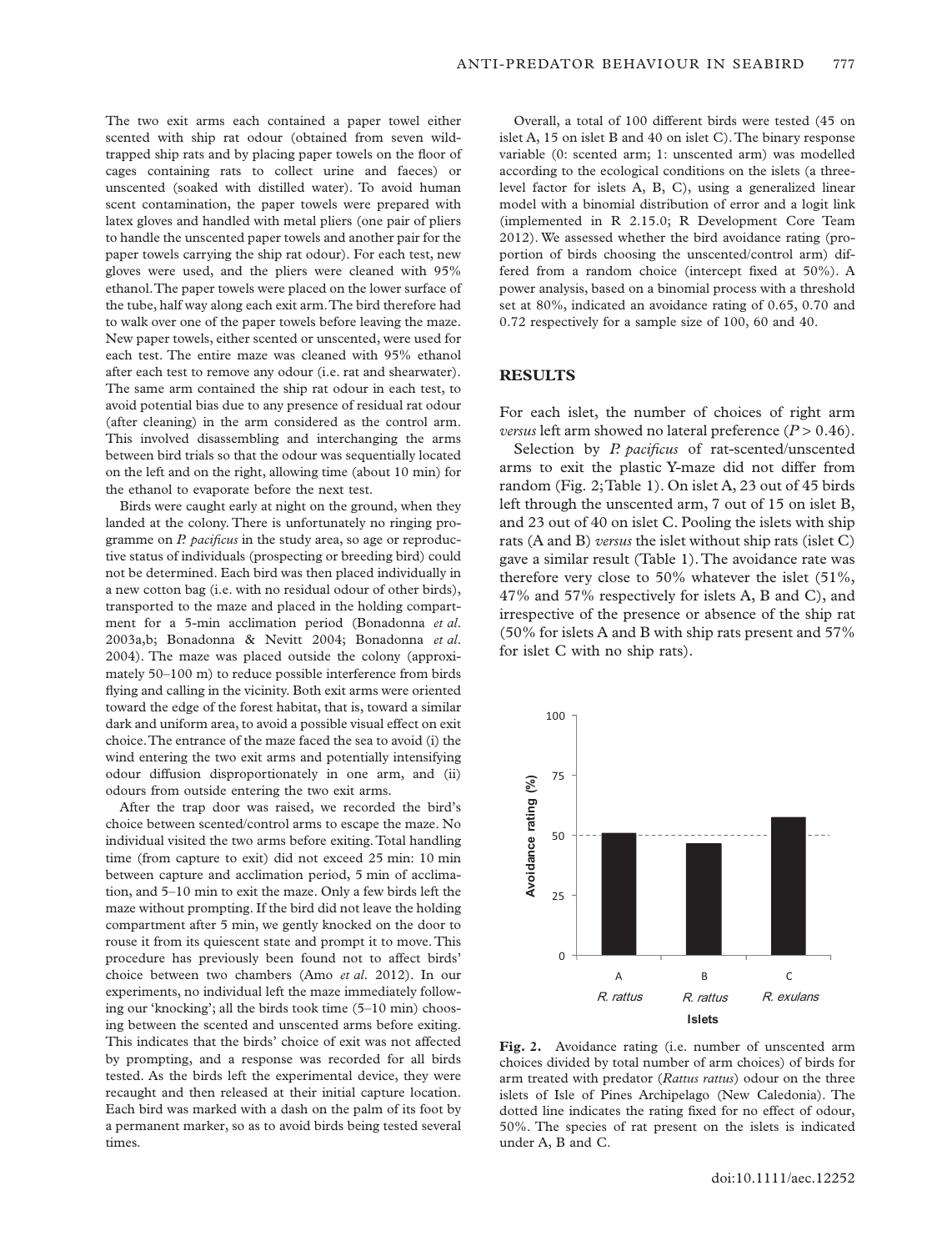**Table 1.** Results of generalized linear model for avoidance rating of arm treated with predator odour as compared with no effect of odour (avoidance rating 50%) for the three islets and for the two islets with ship rats (i.e. invaded) and the islet without ship rats (i.e. non-invaded)

|                   | Estimate | Standard<br>error | z value | Pr<br>(> z ) |
|-------------------|----------|-------------------|---------|--------------|
| Islet A           | 0.04     | 0.30              | 0.15    | 0.88         |
| Islet B           | $-0.13$  | 0.52              | $-0.26$ | 0.80         |
| Islet C           | 0.30     | 0.32              | 0.94    | 0.34         |
| Invaded $(A + B)$ | 0.00     | 0.26              | 0.00    | 1.00         |
| Non-invaded $(C)$ | 0.30     | 0.32              | 0.94    | 0.34         |

#### **DISCUSSION**

Our results show that the *P. pacificus* either did not detect the odour of the ship rat or, if they detected it, did not avoid it. This result holds true irrespective of whether ship rats were present on the islet housing the shearwater colony, and is rather surprising given the high vulnerability of *Puffinus* spp. to rats, particularly the ship rat (Lock 2006; Smith *et al*. 2006; Jones *et al*. 2008; Rando & Alcover 2008; Spatz *et al*. 2014). The power analysis indicated that our experimental sample size was adequate to detect a biologically relevant difference.

Even though the possibility that stress following capture impaired the birds' ability to respond to odour cannot entirely be ruled out, great care was taken to avoid this bias. In particular, the experiment was designed to minimize stress for individuals (e.g. short handling time, acclimation period before tests). Moreover, similar experiments testing the odours of partners (Bonadonna & Nevitt 2004) or nests (Bonadonna *et al*. 2003a,b; Bonadonna *et al*. 2004) have been successfully conducted on other procellariid seabirds (Antarctic prion *Pachyptila desolata*, common diving petrel *Pelecanoides urinatrix*, South-Georgian diving petrel *P. georgicus*, blue petrel *Halobaena caerulea*). These studies showed evidences for nestand partner-odour recognition in procellariid seabirds, which provide an olfactory signature that allows birds to recognize their own burrow. We can therefore be reasonably confident that our results actually reveal that *P. pacificus* can detect but do not avoid the odour of ship rats in our study area.

This absence of avoidance is counter-intuitive, especially in light of the extensive use of olfaction in procellariid seabirds for various purposes (Warham 1996). Although the use of olfaction to assess predation risk has never been tested in procellariid seabirds, recent studies with hole-nesting songbirds have shown some evidence of variation in the ability to detect predators between closely related species (Johnson *et al*. 2011). Naïve great tits (*Parus major*) (i.e. main-

 $doi:10.1111/aec.12252$ 

tained in captivity for 10 days after hatching and without predation events or signs of predator visits to nest boxes containing nestlings during the first 10 days of their life) avoided the odour of predators when selecting cavities for roosting (Amo *et al*. 2011). However, eastern bluebirds (*Sialia sialis*), which had evolved with snakes and small mammal predators, were as likely to lay eggs in boxes with predator cues as in boxes with neutral cues (Godard *et al*. 2007); and house wrens (*Troglodytes aedon*), another species which had co-evolved with nest predators, either did not detect or did not respond to nest predator odour (Johnson *et al*. 2011). Two native bird species from New Zealand, the rifleman (*Acanthisitta chloris*) and the South Island robin (*Petroica australis*), which had not co-evolved with any mammalian predators, did not change their behaviour at nests when the odour of the ship rat (also an introduced predator in New Zealand) was present. In the same study area, only one of the two introduced European passerines, which had co-evolved with mammalian predators, altered their behaviour to minimize risk to themselves (Stanbury & Briskie 2015). In our study, the lack of co-evolution with mammalian predators combined with the presence of two different introduced rat species, respectively for about 3000 and 150 years, apparently did not lead to development of, or variation in, anti-predator behaviour in *P. pacificus*.

Following the introduction of a new predator in an ecosystem, it has been shown that some species of amphibians and mammals can rapidly develop antipredator responses (Kiesecker & Blaustein 1997; Russell & Banks 2007). Regarding birds, one study showed that the New Zealand bellbird (*Anthornis melanura*) was able to respond to nest predation risk after a co-existence of about 700 years with introduced predators (i.e. mustelids, rats, cats, possums, hedgehogs) (Massaro *et al*. 2008). No data are available on the time that seabirds need to adapt their behaviour, and the about 150 years of co-existence between shearwaters and ship rats in our system may not be long enough to induce behavioural adaptations. The presence of a predator archetype (i.e. predator species that use similar morphological and behavioural adaptations in obtaining prey) might favour an antipredator response from island prey (Cox & Lima 2006). Here, however, the roughly 3000-year presence of the Pacific rat, belonging to the same predator archetype as the ship rat and having similar effects on seabirds weighing <300 g (Towns 2009), did not prepare shearwaters to avoid the odour of the ship rat.

Procellariiforms such as *P. pacificus* are highly philopatric and highly faithful to their breeding site (Warham 1990). These birds form long-term pair bonds, and site fidelity constitutes a means for pairs to reunite (Bried *et al*. 2003).These biological character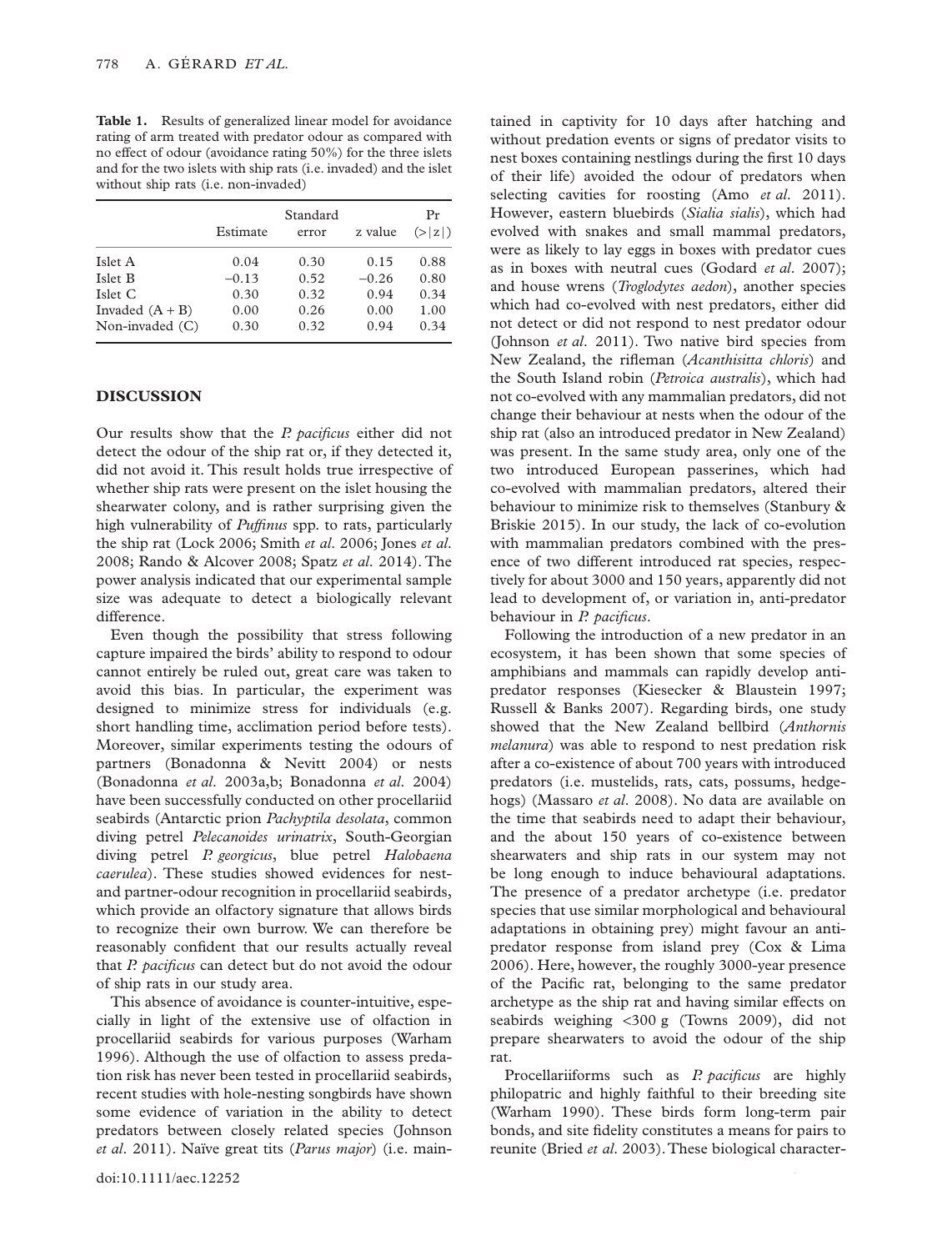istics may thus strongly constrain breeding site selection and encourage birds to come to breed on the same sites, despite the detection and presence of rats.

Shearwaters may also rely on cues other than smell to ascertain the presence of ship rats. These birds could use visual cues (i.e. direct encounters with rats) to assess the risks of nesting in a colony. Another cue might be conspecific reproductive success (Danchin *et al*. 1998). The long-lived shearwaters typically spend their first 3–5 years as non-breeders but regularly prospect colonies, and in so doing are able to assess average breeding success in different colonies so as to choose the most successful breeding site (Warham 1990, 1996; Danchin *et al*. 1998). Breeding site selection based on an integrative cue such as conspecific reproductive success is likely to be more efficient than direct cues of the presence of predators.

All these factors may well explain the absence of avoidance of the ship rat odour; yet, some observations had led us to believe that *P. pacificus* would respond. In fact, the dramatic increase in some shearwaters' breeding population immediately following rat eradication (Bourgeois *et al*. 2013; Marie *et al*. 2014; VanderWerf *et al*. 2014) suggested that procellariid seabirds may select their breeding sites according to direct cues. However, we hypothesized that this selection could also be at least partially driven by olfaction (avoidance of burrows 'smelling' of rats), with a predation risk assessment based upon predator chemical cues. Moreover, there is growing evidence that some shearwater species select breeding areas based on the absence of introduced predators, like ship rats, at different spatial scales (Bourgeois & Vidal 2007; Ruffino *et al*. 2008, 2009). For example, at the nest scale, the yelkouan shearwater (*Puffinus yelkouan*) avoids cavities frequented by rats and preferentially selects the deepest and most winding cavities for breeding (Bourgeois & Vidal 2007; Ruffino *et al*. 2008). At the colony scale, selection of intra-island refuges (e.g. steep cliffs) less accessible to mammal predators could also partly explain the surprising length of apparent coexistence (about 2000 years) between procellariid seabirds and invasive ship rats on Mediterranean islands (Ruffino *et al*. 2009).

Although Smith *et al*. (2006) has shown that the ship rat could dramatically reduce the breeding success of *P. pacificus*, we suspect that for our three studied New Caledonian islets, the impact (i.e. the level of predation on eggs or chicks) of the ship rat may not actually be great enough to induce avoidance behaviour. In fact, if the costs of antipredator responses do not outweigh the benefits, natural selection may not favour the detection of predator chemical cues, nor favour individuals that respond to this odour (Amo *et al*. 2011). The limited

impact of ship rats may be explained by the presence of alternative food resources or may reflect the process by which these predators were introduced. On islands, rats are likely to be introduced in an isolated manner, a few individuals at a time, which may result in a population that does not necessarily impact seabirds. Rat density (Igual *et al*. 2006) and factors intrinsic to rats such as physical-limiting factors (Freeman & Lemen 2008; Williams *et al*. 2009; Zarzoso-Lacoste *et al*. 2011), lack of predation skill or social learning (Grant *et al*. 1981; Booth *et al*. 1996) can alter the magnitude of rat impact on seabirds. Therefore, further experiments should be conducted on a variety of procellariid seabirds, prospecting or breeding birds, and within colonies where the impact of rats is quantified, to determine to what extent ecological factors, bird species characteristics (e.g. body mass, egg size; Bradley & Marzluff 2003; Jones *et al*. 2008; Towns 2009), reproductive status of individuals and intensity of predator's impact influence the onset of anti-predator behaviour in procellariid seabirds.

#### **ACKNOWLEDGEMENTS**

We thank the traditional and civil authorities of Isle of Pines and Province Sud for allowing us access to the field sites.We are grateful to H. Kouate, E. Muret and L. Debar, for their help in the field, to K. Bourgeois for its scientific advice and to M. Sweetko for English language revision. A.G. was funded by a Ph.D. scholarship from the École Doctorale Sciences de l'Environnement EDSE251. Additional funds were provided by Province Sud (DENV).We thank the two anonymous reviewers and editor for constructive comments on a draft of this manuscript. The experiments comply with the current laws of France and New Caledonia (permission for sampling protocol n°2155- 2012/ARR/DENV).

#### **REFERENCES**

- Amo L., Galvan I., Tomas G. & Sanz J. J. (2008) Predator odour recognition and avoidance in a songbird. *Funct. Ecol.* **22,** 289–93.
- Amo L., Lopez-Rull I., Pagan I. & Garcia C. M. (2012) Male quality and conspecific scent preferences in the house finch, *Carpodacus mexicanus*. *Anim. Behav.* **84,** 1483–9.
- Amo L., Visser M. E. & van Oers K. (2011) Smelling out predators is innate in birds. *Ardea* **99,** 177–84.
- Atkinson I. A. E. (1985) The spread of commensal species of *Rattus* to oceanic islands and their effects on island avifaunas. *ICPB Tech. Publ.* **3,** 35–81.
- Benoit P. B. & Bretagnolle V. (2002) Seabirds of the southern lagoon of New Caledonia; distribution, abundance and threats. *Waterbird Soc.* **25,** 202–13.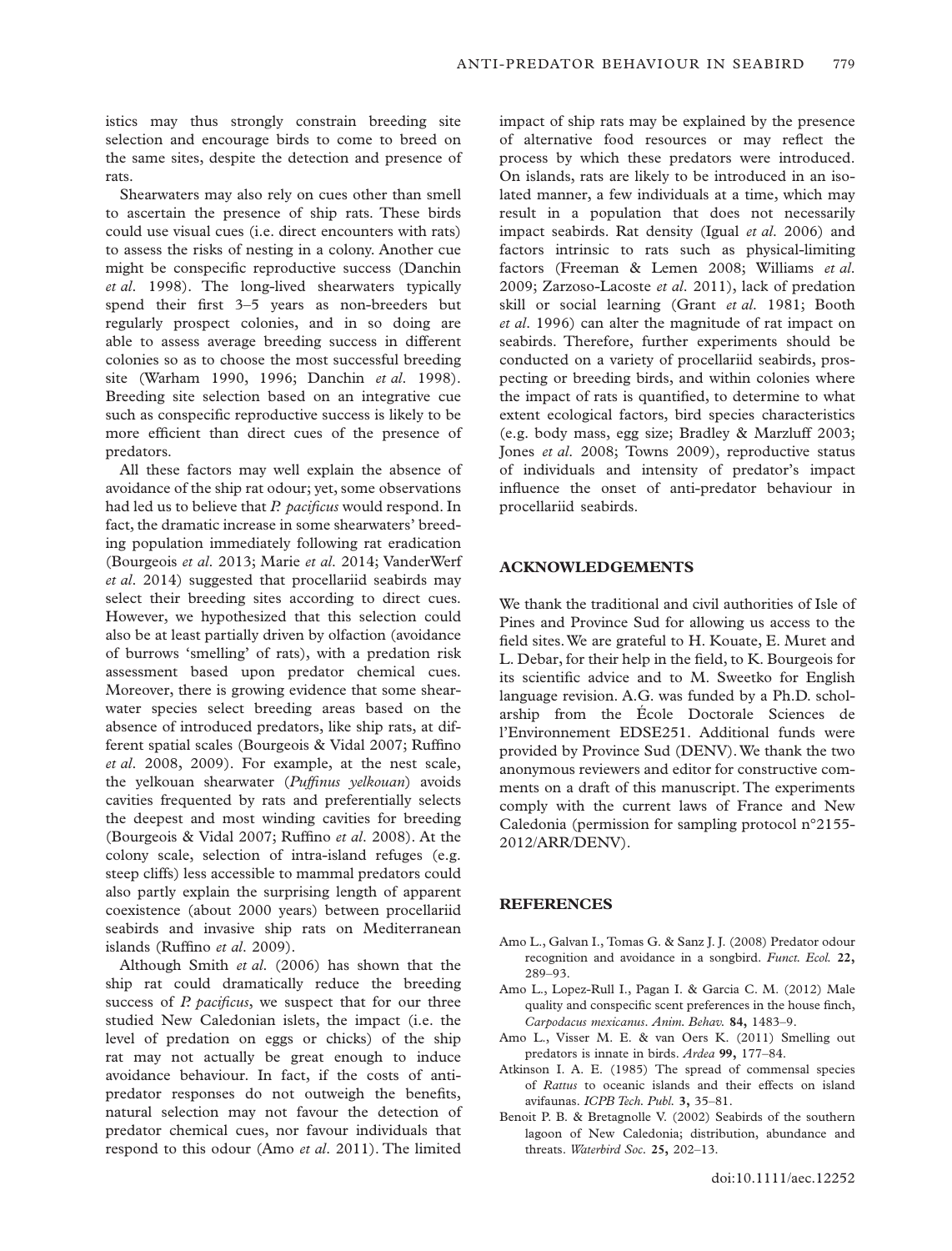- Bonadonna F., Cunningham G. B., Jouventin P., Hesters F. & Nevitt G. A. (2003a) Evidence for nest-odour recognition in two species of diving petrel. *J. Exp. Biol.* **206,** 3719–22.
- Bonadonna F., Hesters F. & Jouventin P. (2003b) Scent of a nest: discrimination of own-nest odours in Antarctic prions, *Pachyptila desolata*. *Behav. Ecol. Sociobiol.* **54,** 174–8.
- Bonadonna F. & Mardon J. (2013) Besides colours and songs, odour is the new black of avian communication. *Chem. SignalsVertebr.* **12,** 325–39.
- Bonadonna F. & Nevitt G. A. (2004) Partner-specific odor recognition in an Antarctic seabird. *Science* **306,** 835.
- Bonadonna F., Villafane M., Bajzak C. & Jouventin P. (2004) Recognition of burrow's olfactory signature in blue petrels, *Halobaena caerulea*: an efficient discrimination mechanism in the dark. *Anim. Behav.* **67,** 893–8.
- Booth A. M., Minot E. O., Fordham R. A. & Innes J. G. (1996) Kiore (*Rattus exulans*) predation on the eggs of the Little Shearwater (*Puffinus assimilis haurakiensis*). *Notornis* **43,** 147–53.
- Bourgeois K., Ouni R., Pascal M., Dromzee S. & Fourcy D. & Abiadh A. (2013) Dramatic increase in the Zembretta Yelkouan shearwater breeding population following ship rat eradication spurs interest in managing a 1500-year old invasion. *Biol. Inv.* **15,** 475–82.
- Bourgeois K. & Vidal E. (2007) Yelkouan shearwater nest-cavity selection and breeding success. *Cr. Biol.* **330,** 205–14.
- Bradley J. E. & Marzluff J. M. (2003) Rodents as nest predators: influence on predatory behavior and consequences to nesting birds. *Auk* **120,** 1180–7.
- Bried J., Pontier D. & Jouventin P. (2003) Mate fidelity in monogamous birds: a re-examination of the *Procellariiformes*. *Anim. Behav.* **65,** 235–46.
- Brooke M. (2004) *Albatrosses and Petrels across theWorld*. Oxford University Press, New York.
- Carthey A. J. R. & Banks P. B. (2014) Naïveté in novel ecological interactions: lessons from theory and experimental evidence. *Biol. Rev.* **89,** 932–49. doi: 10.1111/brv.12087
- Catry P., Silva M. C., MacKay S. *et al*. (2007) Can thin-billed prions *Pachyptila belcheri* breed successfully on an island with introduced rats, mice and cats?The case of New Island, Falkland Islands. *Polar Biol.* **30,** 291–394.
- Courchamp F., Chapuis J. L. & Pascal M. (2003) Mammal invaders on islands: impact, control and control impact. *Biol. Rev.* **78,** 347–83.
- Cox J. G. & Lima S. L. (2006) Naivete and an aquatic-terrestrial dichotomy in the effects of introduced predators. *Trends Ecol. Evol.* **21,** 674–80.
- Danchin E., Boulinier T. & Massot M. (1998) Conspecific reproductive success and breeding habitat selection: implications for the study of coloniality. *Ecology* **79,** 2415– 28.
- Freeman P. W. & Lemen C. A. (2008) Measuring bite force in small mammals with a piezo-resistive sensor. *J.Mammal.* **89,** 513–17.
- Godard R. D., Bowers B. B. & Wilson C. M. (2007) Eastern bluebirds *Sialia sialis* do not avoid nest boxes with chemical cues from two common nest predators. *J. Avian. Biol.* **38,** 128–31.
- Grant G. S., Pettit T. N. & Whittow G. C. (1981) Rat predation on Bonin petrel eggs on Midway atoll. *J. Field Ornithol.* **52,** 336–8.
- Grubb T. C. (1974) Olfactory navigation to the nesting burrow in Leach's petrel (*Oceanodroma leucorrhoa*). *Anim. Behav.* **22,** 192–202.
- Hervias S., Henriques A., Oliveira N. *et al*. (2013) Studying the effects of multiple invasive mammals on Cory's shearwater nest survival. *Biol. Inv.* **15,** 143–55.
- Igual J. M., Forero M. G., Gomez T., Orueta J. F. & Oro D. (2006) Rat control and breeding performance in Cory's shearwater (*Calonectris diomedea*): effects of poisoning effort and habitat features. *Anim. Conserv.* **9,** 59–65.
- Johnson L. S., Murphy S. M. & Parrish G. W. (2011) Lack of predator-odor detection and avoidance by a songbird, the House Wren. *J. Field. Ornithol.* **82,** 150–7.
- Jones H. P., Tershy B. R., Zavaleta E. S. *et al*. (2008) Severity of the effects of invasive rats on seabirds: a global review. *Conserv. Biol.* **22,** 16–26.
- Kats L. B. & Dill L. M. (1998) The scent of death: chemosensory assessment of predation risk by prey animals. *Ecoscience* **5,** 361–94.
- Kiesecker J. M. & Blaustein A. R. (1997) Population differences in responses of red-legged frogs (*Rana Aurora*) to introduced bullfrogs. *Ecology* **78,** 1752–60.
- Lock J. (2006) Eradication of brown rats *Rattus norvegicus* and black rats *Rattus rattus* to restore breeding seabird populations on Lundy Island, Devon, England. *Conserv. Evid.* **3,** 111–13.
- Marie A., Vanderwerf E. A., Young L. C., Smith D. G., Eijzenga J. & Lohr M. T. (2014) Response of wedge-tailed shearwaters (*Puffinus pacificus*) to eradication of black rats (*Rattus rattus*) from Moku'auia Island after reinvasion. *Pac. Sci.* **68,** 547–53.
- Massaro M., Starling-Windhof A., Briskie J. V. & Martin T. E. (2008) Introduced mammalian predators induce behavioural changes in parental care in an endemic New Zealand Bird. *PLoS ONE* **3,** e2331.
- Nevitt G. A. (2000) Olfactory foraging by Antarctic procellariiform seabirds: life at high Reynolds numbers. *Biol. Bull.* **198,** 245–53.
- Nevitt G. A. & Bonadonna F. (2005) Seeing the world through the nose of a bird: new developments in the sensory ecology of procellariiform seabirds. *Mar. Ecol. Prog. Ser.* **287,** 292–5.
- Owens I. P. F. & Bennett P. M. (2000) Ecological basis of extinction risk in birds: habitat loss versus human persecution and introduced predators. *Proc. Natl. Acad. Sci. U.S.A.* **97,** 12144–8.
- Pascal M., Barré N., De Garine-Wichatitsky M. *et al*. (2006) Les peuplements néo-calédoniens de vertébrés: invasions, disparitions. In: *Les Espèces Envahissantes Dans L'archipel Néo-Calédonien: Un Risque Environnemental et Économique Majeur* (eds M. L. Beauvais, A. Coleno & H. Jourdan) pp. 116–67. Collection Expertise Collégiale, IRD Editions, Paris.
- Quillfeldt P., Schenk I., McGill R. A. R. *et al*. (2008) Introduced mammals coexist with seabirds at New Island, Falklands: abundance, habitat preferences and stable isotope analysis of diet. *Polar Biol.* **31,** 333–49.
- R Development Core Team (2012) *R: A Language and Environment for Statistical Computing*. R Foundation for Statistical Computing, Vienna, Austria. ISBN 3-900051-07-0, Available from URL:<http://www.R-project.org>
- Rando J. C. & Alcover J. A. (2008) Evidence for a second western Palaearctic seabird extinction during the last millennium: the lava shearwater *Puffinus olsoni*. *Ibis* **150,** 188–92.
- Rayner M. J., Hauber M. E., Imber M. J., Stamp R. K. & Klout M. N. (2007) Spatial heterogeneity of mesopredator release within an oceanic island system. *Proc. Natl.Acad. Sci. U.S.A.* **104,** 20862–5.